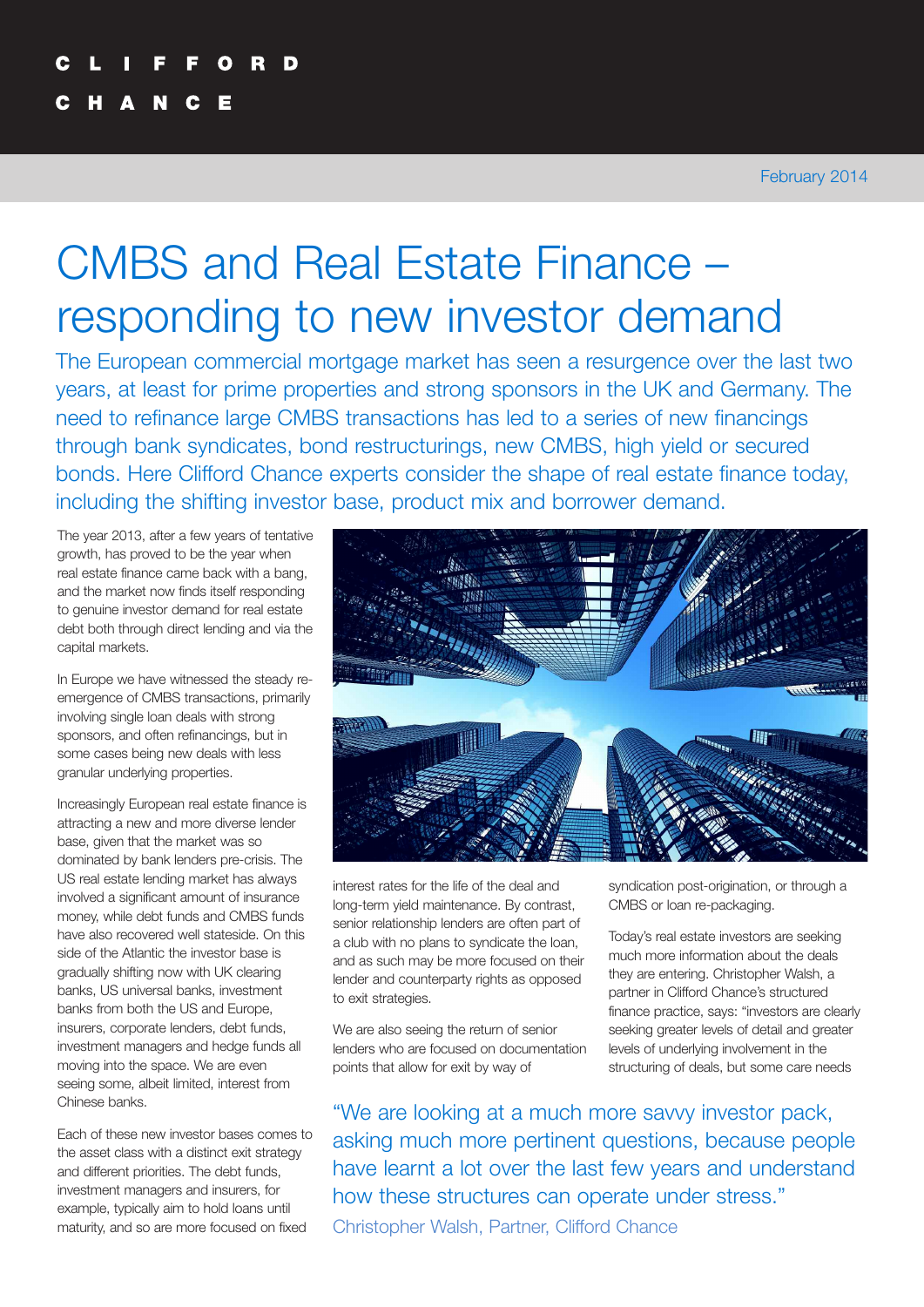to be attached to that. We are looking at a much more savvy investor pack, asking much more pertinent questions, because people have learnt a lot over the last few years and understand how these structures can operate under stress."

Getting the details right at the loan documentation stage, from a swaps and a securitisation point of view, will help ensure options are kept open further down the line.

#### **Getting the structure right**

On syndicated transactions, the key derivatives points that need to be considered at the outset are the identity of the hedge counterparty, the creditworthiness of the hedge counterparty, and the hedge counterparty's rights, in terms of access to information, hedge termination and voting.

Emma Matebalavu, partner in the firm's real estate finance team, says: "the point at which the hedge provider can crystallise its position and close out becomes extremely important. Historically in the real estate market there were very limited rights, but as more people are coming into the market, we are seeing the hedge counterparties asking for more. It is crucial that the lending and the hedging desks within institutions speak to each other."

As a general strategic point we see people backing away from complicated hedging structures and instead moving towards interest rate caps. Christopher says, "people need to be cognisant of hedging mechanisms, which are an important feature to get right, both at loan level and allowing for syndication or securitisation."

When we look at some of the capital markets structures being employed, we find the US CMBS market is now very active and back to pre-crash activity levels, being used as a fundamental financing tool. In Europe, CMBS is slowly returning, and has been seen on a variety of deal types, ranging from whole business

securitisations of operating businesses with real estate assets through to single large trophy asset financings and single loan multi property financings.

These transactions include both agency capital market financings, and true sale securitisations, but we have yet to see European CMBS backed by multiple loans which may re-emerge in 2014.

#### **Documentation**

Across the loan market there is a move to simplify documentation. At the peak of the boom, each law firm used its own template, but working out loans during the financial crisis proved complex as a result. Getting the lending markets moving again has proved too slow, expensive and complicated, and sponsors have complained of the costs and time being taken to do deals.

The market-wide consensus on a need for standard forms to increase efficiency and stability led the Loan Market Association to draft its own Investment Property Facility Agreement, Development Property Facility Agreement, and, coming soon, an Intercreditor Agreement.

Barry O'Shea, a senior associate in the banking and finance practice, says, "when these documents first came out, a lot of us thought they were essentially for the plain vanilla part of the market, so the straightforward investment property position with a bank lender. But the forms have proved more successful than we expected, and that's more efficient."

Nevertheless, the forms are nothing more than templates, and so will not work for every type of transaction. They are falling short in senior/mezzanine transactions,

where debt funds or lenders are looking for yield protection, in addressing the lender/counterparty balance of rights, and for certain types of assets, such as hotels or loan portfolios.

The loan documentation is typically designed to allow for a CMBS exit, but there are still a number of loan-level documentation points that lenders should look to cover off if planning a CMBS exit. These include:

- Cooperation by the borrower group of future disclosure requirements of the lender (Reg S standard and Rule 144a);
- Day one and ongoing reporting requirements that may be needed by the capital markets, and regulators;
- Reliance on representation given to the lender, also able to be relied on by future arrangers and dealers:
- Reliance for future investors/SPVs on legal opinions and valuations and other third-party reports; and,
- **n** Rating agency considerations.

Emma says "the disclosure point is key because, particularly in the current markets, and especially for single-loan deals, the level of disclosure is quite high. Not all borrowers will be anticipating that their loan agreement may be made public, which is what the Bank of England recommends for new CMBS transactions."

Future-proofing loan documentation is challenging when it comes to swap points, with rating agencies able to update their criteria with little or no notice. It is also important to look at the interaction between the collateral movements under the swap and the payments under the loan upfront, and also the scope of legal

"People need to be cognisant of hedging mechanisms, which are an important feature to get right, both at loan level and allowing for syndication or securitisation." Christopher Walsh, Partner, Clifford Chance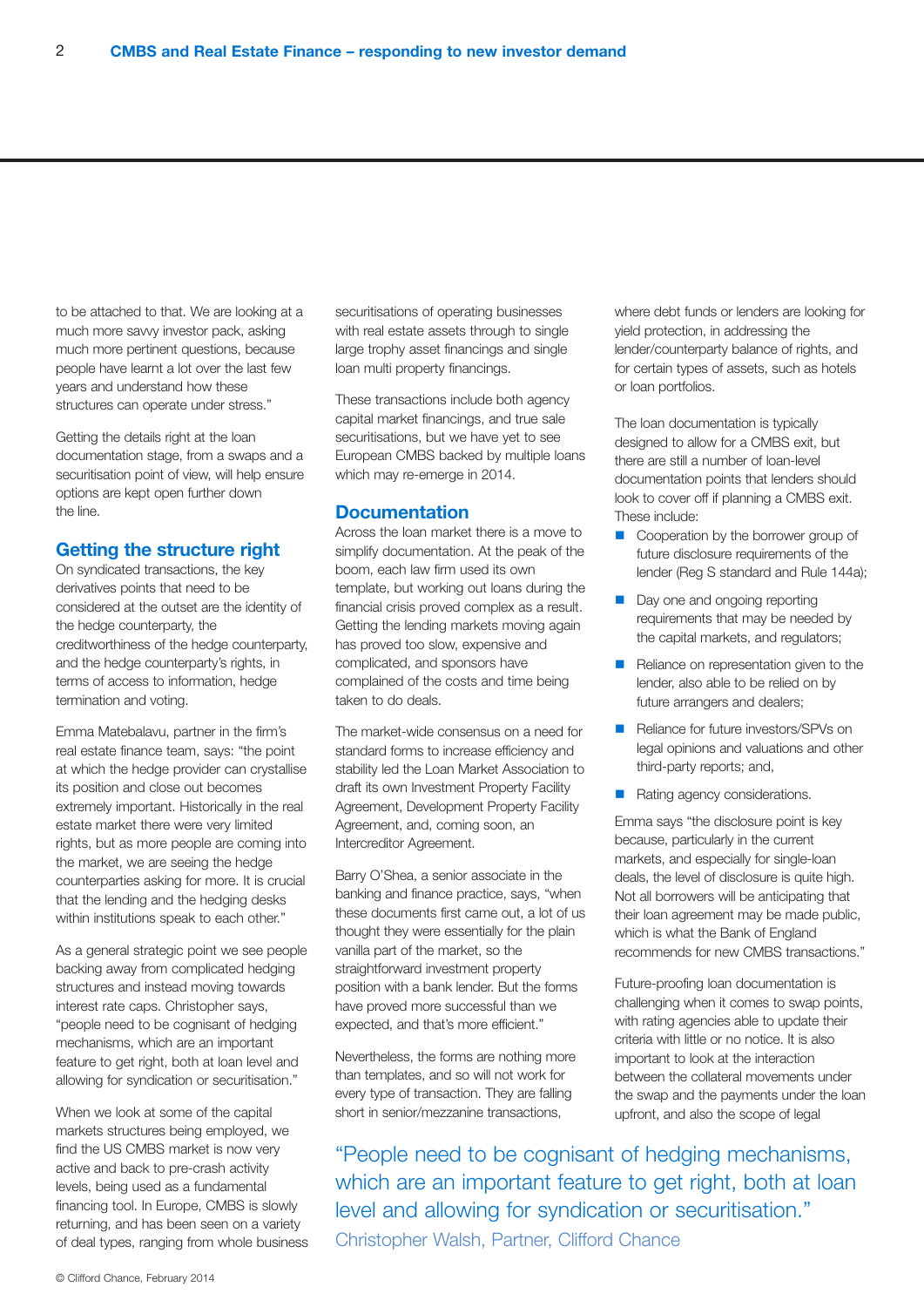opinions. We are seeing the inclusion of provisions that permit amendments that may be required in the future to facilitate a securitisation, and also permitted amendments for regulatory reasons.

#### **Regulating for the future**

There are a number of key structural features that investors are looking for in the next generation of CMBS, most notably much simpler capital structures with simple pro rata and pari passu cash flow triggers. Class X Notes still survive, but investors are wary of them. We are seeing high ranking profit extraction mechanics but no reserve or liquidity support for such profit extraction securities, and it remains to be seen whether or not subordination on loan default or loan maturity will be required by investors on all deals.

We are certainly seeing greater control by noteholders of the special servicer and primary servicer, and enhanced reporting requirements both from day one and on an ongoing basis. The role of investors has changed, and cornerstone investors demand additional information upfront in pre-marketing, for example, which creates its own legal difficulties. The level of investor control over post-closing amendments, including rating agency criteria changes, is one area where there remain different schools of thought.

Against this backdrop, swaps regulatory requirements, which have always been an issue in the CMBS market, are now much more invasive and all-encompassing. The applicable requirements vary depending on the location of the swap provider, but the advent of The Dodd-Frank Act in the US and the European Market Infrastructure Regulation (EMIR) in the UK and EU raises new challenges.

"The LMA standard forms have proved more successful than we expected, and that's more efficient." Barry O'Shea, Senior Associate, Clifford Chance

The rules causing us most concern under EMIR include representations as to the status of the borrower, which is an issue in terms of timing more than anything else. The need for a written agreement covering dispute resolution, portfolio reconciliation and portfolio compression is another new consideration, as is the need for timely confirmation and the new reporting requirement. Anne Drakeford, partner in banking and finance, says: "in practical terms we need to work out who it is in the structure that is actually going to do the reporting, because the sanction for not complying is a fine and most structures are not set up to deal with fines. And contrary to popular belief, there is no SPV exemption."

Another question is the impact that EMIR is going to have on the hedging strategies of hedging providers, because of the obligation to clear swaps on a hedge counterparty's own hedge. And finally there are risk retention issues – governed under Article 122a previously, which from January has been replaced by Article 405 of the Capital Requirements Regulation. We see

the risk retention issues as solvable for CMBS, albeit probably not with a one size fits all approach.

Despite these uncertainties, there are clear signs of an uptick in real estate finance, and the return of CMBS looks much more encouraging than 12 months ago, driven by its pricing versus syndication.

Emma says, "lenders are beginning to be able to distribute real estate debt through syndication, portfolio sales that are ongoing, and CMBS. We have new regulatory constraints, and quite fast-moving documentation standards that are evolving as people get used to the market as it sits today. The return of tight timetables and execution constraints means there's a lot to think about from a legal perspective."

We are optimistic for a busy 2014.

"Lenders are beginning to be able to distribute real estate debt through syndication, portfolio sales that are ongoing, and CMBS. We have new regulatory constraints, and quite fast-moving documentation standards that are evolving as people get used to the market as it sits today."

Emma Matebalavu, Partner, Clifford Chance